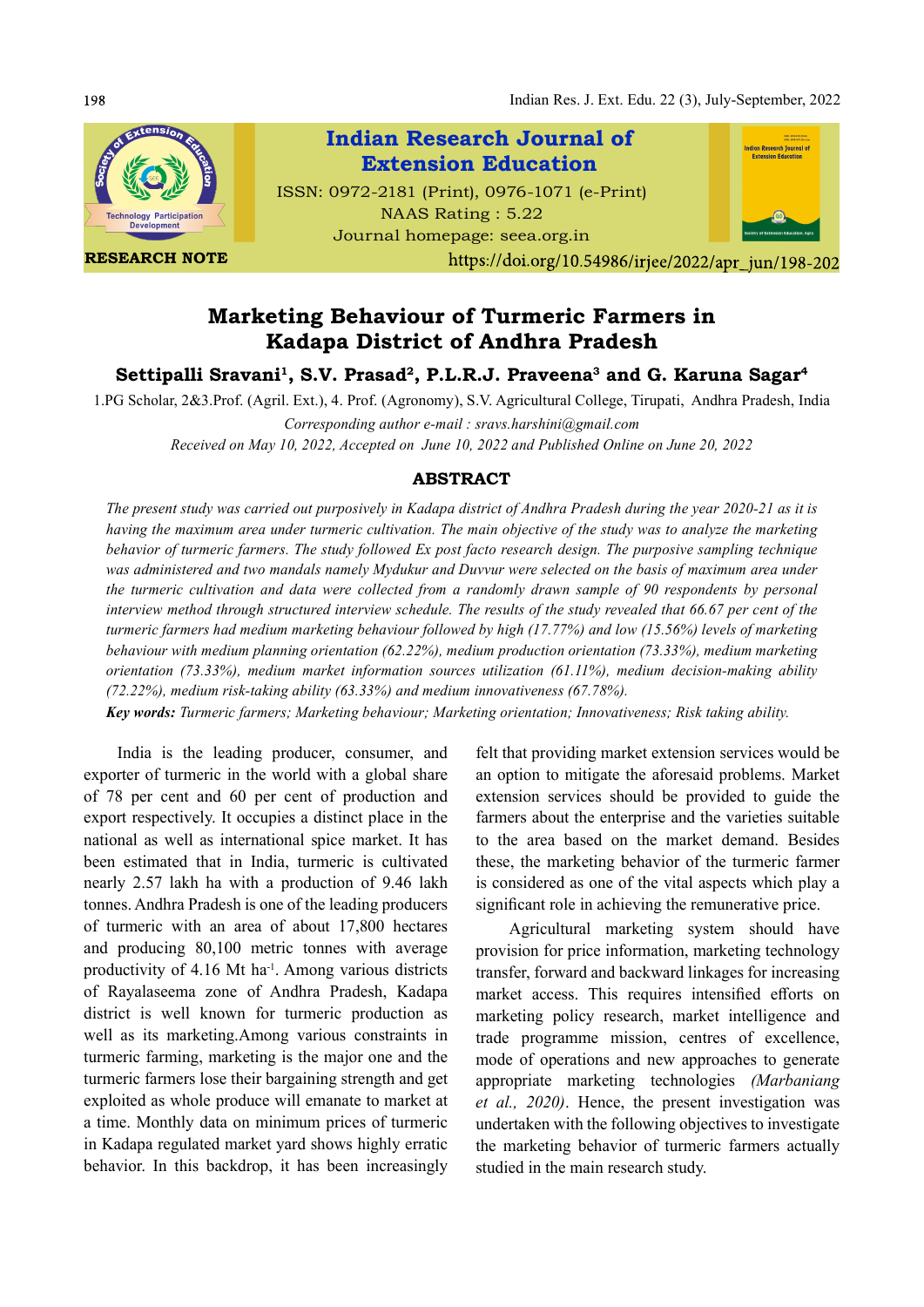Indian Res. J. Ext. Edu. 22 (3), July-September, 2022

#### METHODOLOGY

The present investigation was carried out in Kadapa district of Andhra Pradesh in the year 2020- 21 and was purposively selected for the study as it had a maximum area under turmeric cultivation in the Rayalaseema region. Ex post facto research design was followed for the study. Out of 51 mandals of the Kadapa district, two mandals namely Mydukur and Duvvur were purposively selected on the basis of the maximum area under turmeric cultivation. From each mandal, three villages, and from each village 15 respondents were selected by using a simple random sampling procedure which make a total of 6 villages and 90 respondents respectively. The data were collected by personal interview method through structured interview schedule and analyzed by employing suitable statistical tools like arithmetic mean, standard deviation, frequencies and percentages. The findings were meaningfully interpreted and relevant conclusions were drawn.

#### RESULTS AND DISCUSSION

Planning orientation : It is found from the Table 1 that majority (62.22%) of the respondents had medium level of planning orientation followed by high (20.00%) and low (17.78%) levels of planning orientation. The possible reason for the above trend might be due to the fact that, an individual with middle and young age with enough experience will normally possess ability to think and plan their activities timely and effectively in a proper way. They possessed adequate knowledge on the various activities involved in planning. Turmeric being an important spice crop, it requires lot of attention in procuring inputs and attending to field operations on time and hence, there is every need to improve planning orientation of the farmers to fetch more yields and income. Extension officers need to organize training programs on management aspects in turmeric cultivation. These findings are in line with the results of Babu (2004), Gangadhar (2009), Madhusekhar (2009) and Vineetha (2018).

*Production orientation* : The findings presented in Table 1 clearly indicated that majority (73.33%) of the respondents had medium level of production orientation followed by low  $(14.44\%)$  and high  $(12.23\%)$  levels of production orientation. The possible reason for this situation might be due to the fact that, majority of the farmers were not following timely sowing of the crop, recommended seed rate given by the specialists and also

Table 1. Distribution of turmeric farmers according to their marketing behaviour (N=90)

| Variables/Category                     | No. | $\frac{0}{0}$ | Mean       | S.D. |
|----------------------------------------|-----|---------------|------------|------|
| Planning orientation                   |     |               |            |      |
| Low                                    | 16  | 17.78         |            |      |
| Medium                                 | 56  | 62.22         | 32.11      | 2.69 |
| High                                   | 18  | 20.00         |            |      |
| Production orientation                 |     |               |            |      |
| Low                                    | 13  | 14.44         |            |      |
| Medium                                 | 66  | 73.33         | 27.46      | 2.87 |
| High                                   | 11  | 12.23         |            |      |
| Marketing orientation                  |     |               |            |      |
| Low                                    | 17  | 18.89         |            |      |
| Medium                                 | 66  | 73.33         | 24.71 2.51 |      |
| High                                   | 7   | 7.78          |            |      |
| Market information sources utilization |     |               |            |      |
| Low                                    | 17  | 18.89         |            |      |
| Medium                                 | 55  | 61.11         | 42.98      | 3.97 |
| High                                   | 18  | 20.00         |            |      |
| Decision making ability                |     |               |            |      |
| Low                                    | 14  | 15.56         |            |      |
| Medium                                 | 65  | 72.22         | 29.36      | 2.12 |
| High                                   | 11  | 12.22         |            |      |
| Risk taking ability                    |     |               |            |      |
| Low                                    | 12  | 13.33         |            |      |
| Medium                                 | 57  | 63.33         | 20.91      | 2.02 |
| High                                   | 21  | 23.34         |            |      |
| <i>Innovativeness</i>                  |     |               |            |      |
| Low                                    | 13  | 14.44         |            |      |
| Medium                                 | 61  | 67.78         | 27.49      | 2.96 |
| High                                   | 16  | 17.78         |            |      |
| Mode of transport                      |     |               |            |      |
| <b>Bullock</b> cart                    | 10  | 11.10         |            |      |
| Bus                                    | -   |               |            |      |
| Tractor                                | 14  | 15.56         |            |      |
| Mini van                               | 24  | 26.67         |            |      |
| Lorry                                  | 42  | 46.67         |            |      |
| Place of sale                          |     |               |            |      |
| Middle men                             | 7   | 7.78          |            |      |
| Traders                                |     |               |            |      |
| Local market                           | 2   | 2.22          |            |      |
| Wholesale market                       |     |               |            |      |
| Retail market                          |     |               |            |      |
| Market yard (APMC)                     | 81  | 90.00         |            |      |
| Online marketing                       |     |               |            |      |
| Terms and conditions of sale           |     |               |            |      |
| Prior payment before sale              |     |               |            |      |
| Immediate payment                      |     |               |            |      |
| Payment after sale                     | 90  | 100.00        |            |      |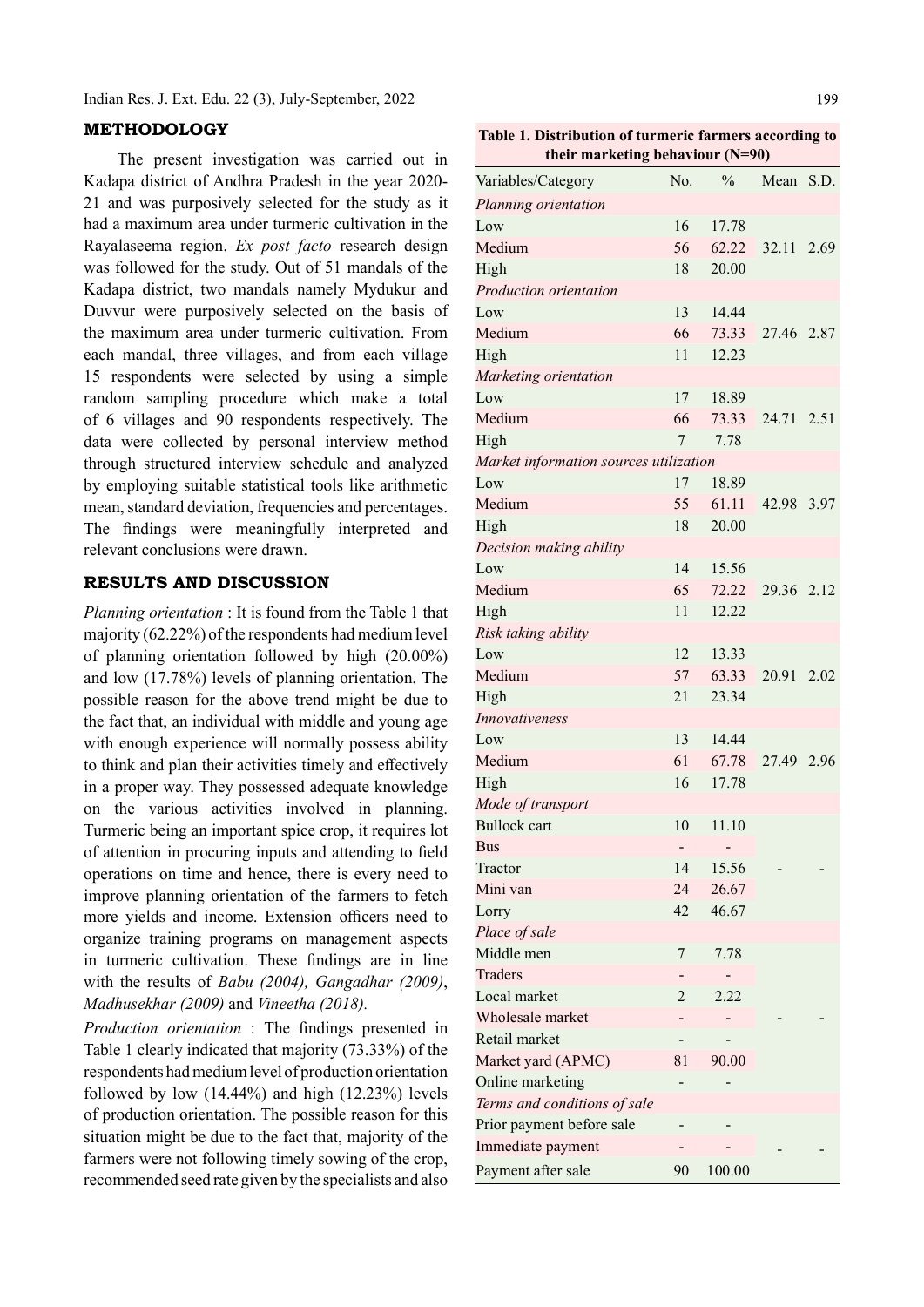recommended fertilizer doses for the crop. Application of biological control measures was least preferred by the farmers. This opinion might be expressed due to the absence of sufficient bio-agents and failure to understand the mechanism of using various bio-agents. These are some of the reasons for the medium level of production orientation of the respondents. Hence officials of State Department of Agriculture should create awareness among the farmers on production techniques and advantages of using biological control along with supplying bio-agents. The preferred areas should be well addressed by the departmental officials to improve the production levels of the turmeric farmers. These findings were in conformity with the results of Vineetha (2018).

Marketing orientation : The findings presented in Table 1 clearly indicated that majority (73.33%) of the respondents had medium level of marketing orientation followed by low (18.89%) and high (7.78%) levels of marketing orientation. Majority of the farmers possess medium marketing orientation this might be due to lack of good understanding by the farmers about current market demands and also their inability to market the produce effectively to avoid the distress sales at low prices and also their incapability in getting the remunerative price for the graded produce coupled with improper selection of the varieties which were not meeting the market demand. In this connection State Department of Agriculture has to provide guidance to the farmers about crops and varieties to be selected according to the market demand. These findings were in line with the results of Katole et al., (2018), Kiran (2018) and Vineetha (2018).

Market information sources utilization : It is found from the Table 1 that majority (61.11%) of the turmeric farmers had medium level of market information sources utilization followed by high (20.00%) and low (18.89%) levels of market information sources utilization. The reason for medium utilization of the information sources by higher proportion of turmeric farmers might be due to the fact that, the majority of farmers were preferring informal sources rather than formal sources to get the required information such as input dealers, commission agents, neighboring farmers, panchayat members rather than the government officials. Retrieval of information was also very less. Very few big farmers had access to agricultural officials and scientists. So it is desirable to create awareness on utility and credibility of various information sources among the farmers. The government should also initiate the steps to transfer the valid, reliable and latest market information through highly preferred sources like television, newspapers, and radio etc. These findings were in line with the results of *Gangadhar* (2009), Viresh et al., (2010) and Vineetha (2018).

Decision making ability : The findings presented in Table 1 clearly indicated that majority (72.22%) of the respondents had medium level of decision-making ability followed by low (15.56%) and high (12.22%) levels of decision-making ability. Making good decision is a crucial skill at every level of turmeric production. Truly successful decision making relies on a balance between deliberate and instinctive thinking. Taking right decisions at the right time is the key success for any farmer. The possible reason for the above trend might be that most of the farmers are from rural household. They are not capable of taking strong decisions for obtaining latest technical know-how from various sources followed by kind of activities to be taken up for turmeric cultivation and attending training programs on income generating activity due to anticipation of risk and failures. Poor decision making was observed among respondents in the matters where financial commitment is involved like utilization of profits for personal purpose, for future investments, amount of loan to be borrowed and changing the price of the product with changing demands with the consultation of their family members or other than family members. On the other hand, the respondents who were well educated could take timely decisions as they were knowledgeable and had good access to information. Hence the above trend was noticed. Decision making ability shows the mentality of the farmers to decide when, where, whom and how to sell. A farmer may decide accordingly by contacting his neighbour, friends, relatives and progressive farmers to decide for that condition. So he gets more information of it and decides it in favour of himself. This finding was in conformity with the findings of *Johnson and* Manoharan (2009), Kumar (2015) and Vineetha (2018). Risk taking ability : It is found from the Table 1 that majority (63.33%) of the respondents had medium level of risk-taking ability followed by high (23.34%) and low (13.33%) levels of risk-taking ability. Majority of the turmeric farmers had medium risk-taking ability this might be attributed to medium level of economic status, medium extension contacts, which led them not venture to take risk. In general, farmers do not prefer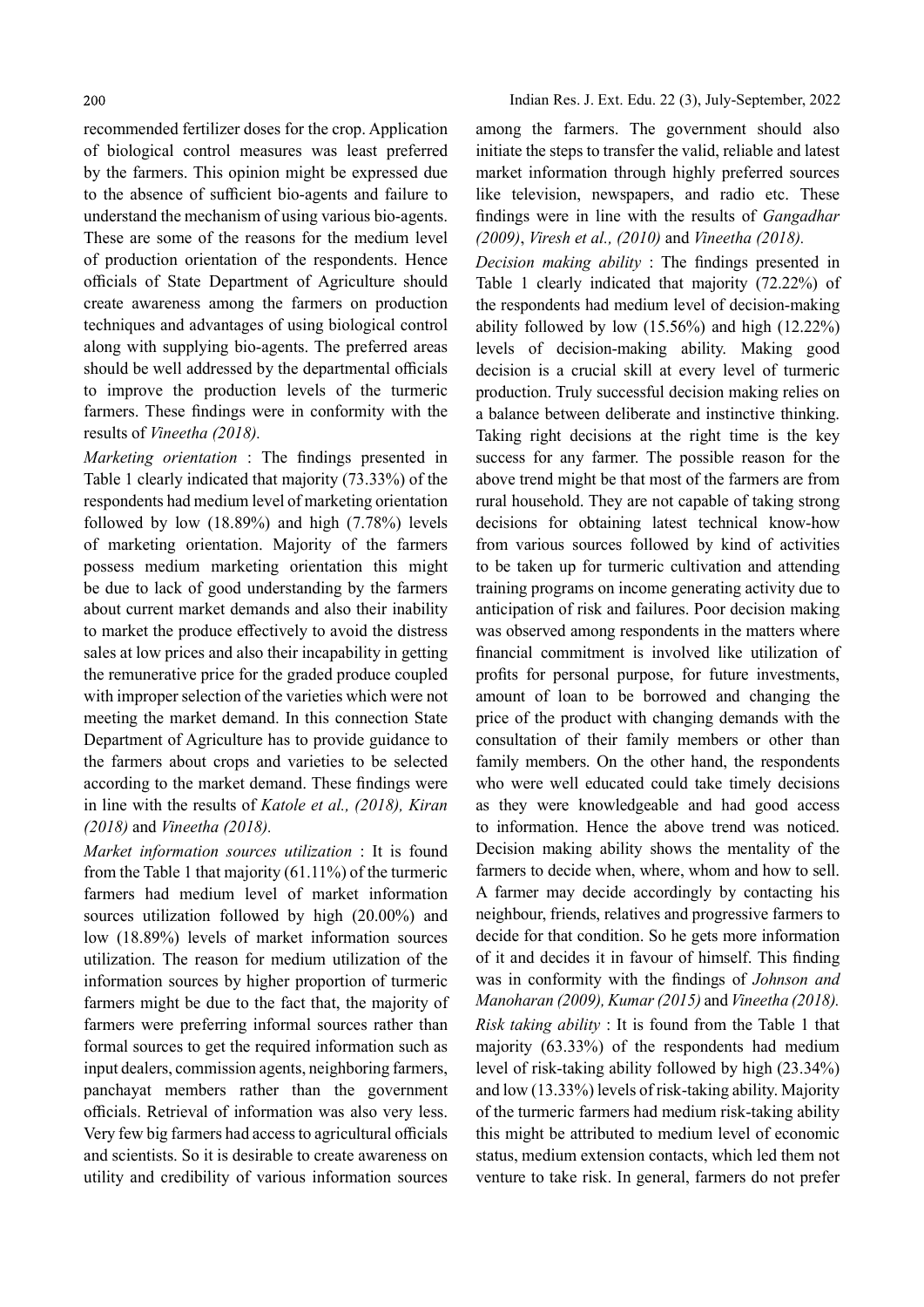to take risk especially in financial matters. In addition to this inherent attitude and price fluctuations in market might have restrained the turmeric farmers from taking risk. The other reason for this situation might be the failure and vagaries of monsoon for the past few years. Further, the farmers were financially not sound to take the risk and were dependent majorly on agriculture to earn their livelihood so they wanted to minimize the risks to have better profits. However, respondents with high farming experience in managing farming activities were willing to take risk by adopting new farming practices and to increase their farm income. Unless there is a risk, there is no chance for growth and development in farming. Hence, the extension officers need to demonstrate the technologies and build confidence on the part of the farmers. This finding was in line with the results of Gangadhar (2009), Madhusekhar (2009), Devde (2017), Sapate (2018) and Devi (2019).

Innovativeness : The findings presented in Table 1 clearly indicated that majority (67.78%) of the respondents had medium level of innovativeness, followed by high (17.78%) and low (14.44%) levels of innovativeness. Majority of the turmeric farmers had medium innovativeness as they were showing resistance to adopt new technologies due to the common fact that, majority of the farmers had education up to high school only and they were also not keen to take risks. Innovativeness involves an element of risk and uncertainty and is the prime requisite for any sort of modernization and this can be improved among the turmeric farmers by making them to adopt modern agricultural technologies with high predictability. It is desirable to increase innovativeness by taking up suitable awareness programs through social media, advertisements and success stories. Moreover, a greater number of result demonstrations need to be conducted by the extension agents to build confidence among the farmers to take up new technologies. This finding was in line with the results of Kumar (2015), Maratha and Badodiya (2017) and Vineetha (2018).

Mode of transport : It is revealed from the Table 1 that majority (46.67%) of the respondents transported their turmeric produce to the markets by lorry, followed by mini van (26.67%), tractor (15.56%) and bullock cart (11.10%). It was observed that, most of the respondent's preferred lorry for transporting their final produce as the quantity of the produce for sale was more. Mini van and tractor was also preferred next to lorry by the respondents for transportation. It was observed that farmers mostly plan their transport of the produce based upon the distance from the market. This finding was in line with the results of Vineetha (2018).

Place of sale : It is revealed from the Table 1 that, 90.00 per cent of the turmeric farmers sold their turmeric produce in the market yards, followed by 7.78 per cent through middle men, 2.22 per cent in local markets and none of them sold in the wholesale market, retail market, online marketing and also to traders. It indicates that almost all the turmeric farmers are habituated to sell their produce in the market yards, in order to get good remunerative price and also due to existence of market yard near to their village premises. Some of the respondents sold their produce to middle men within the village where their villages were distant from the markets. Further, few farmers sold their produce in the local markets of the villages to cater their immediate needs. These results were in tune with the findings of *Vineetha (2018)*.

Terms and conditions of sale: The findings presented in Table 1 clearly indicated that, cent per cent of the turmeric farmers belonged to 'payment after sale' and none belonged to 'prior payment before sale' and 'immediate payment at the time of sale' categories. Almost all the turmeric farmers sold their produce in market yard by payment after sale. In this method the payment would be credited to the farmers' bank accounts only after two months. So, they had no immediate payment arrangements to meet their day to day expenditure and also for repaying their debts.

Overall marketing behaviour : The overall marketing behaviour of turmeric farmers was attained by summing up the scores of the ten components viz., planning orientation, production orientation, marketing orientation, market information sources utilization, decision making ability, risk taking ability, innovativeness, mode of transport, place of sale and terms and conditions of sale. The classification of respondents was done into three categories based on mean and standard deviation.

Table 2 clearly indicated that, majority (66.67%) of the turmeric farmers had medium level of marketing behaviour, followed by high (17.77%) and low (15.56%) levels of marketing behaviour. Medium to high level of marketing behaviour of the respondents was observed in the study area followed by low level of marketing behaviour. This indicates that the farmers were knowing that turmeric is a commercial crop and need to be cultivated and marketed with little bit care and